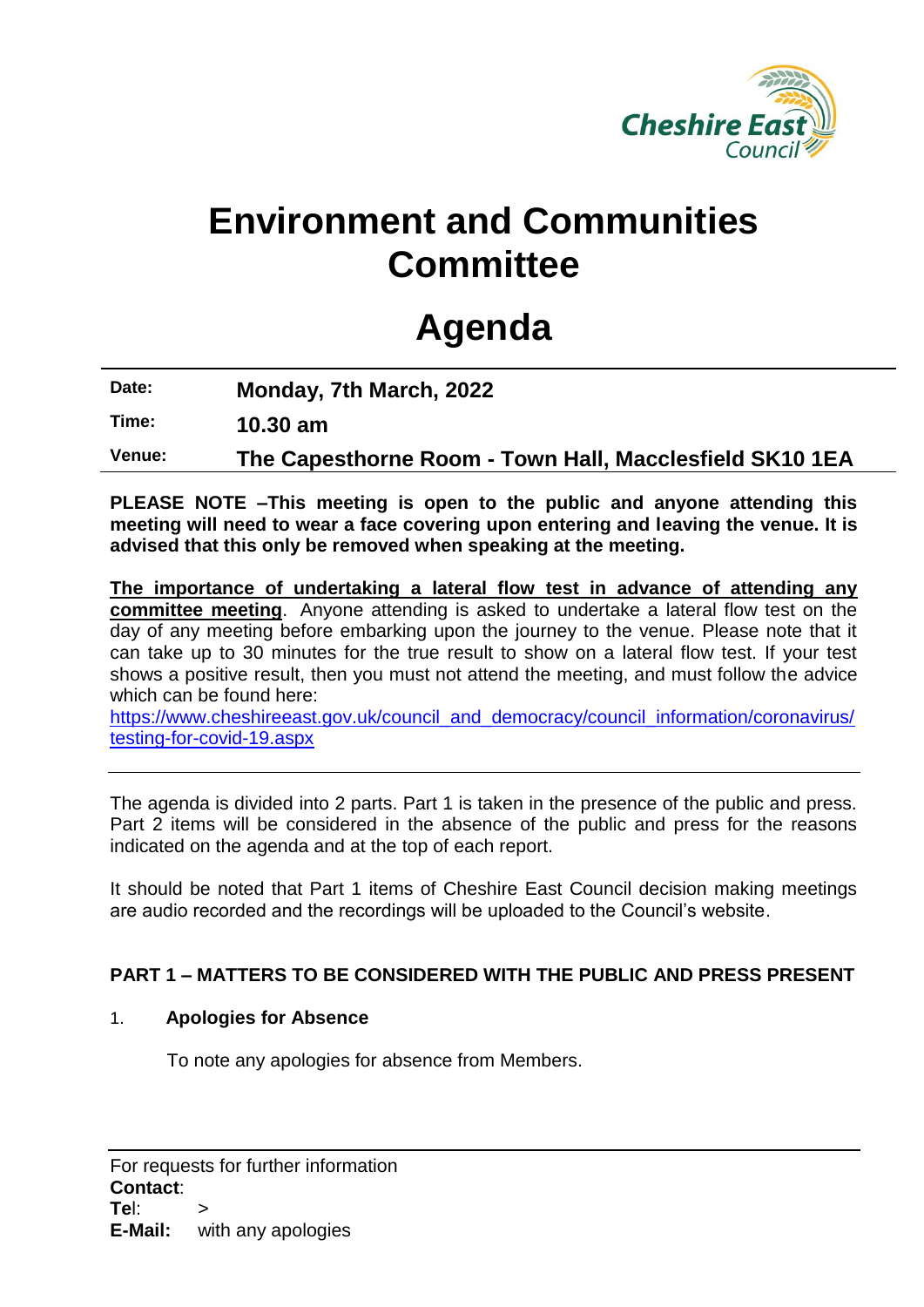#### 2. **Declarations of Interest**

To provide an opportunity for Members and Officers to declare any disclosable pecuniary and non-pecuniary interests in any item on the agenda.

## 3. **Minutes of Previous Meeting** (Pages 3 - 10)

To approve as a correct record the minutes of the previous meeting held on 20 January 2022.

## 4. **Public Speaking/Open Session**

In accordance with paragraph 2.24 of the Council's Committee Procedure Rules and Appendix on Public Speaking, set out in the [Constitution,](https://www.cheshireeast.gov.uk/council_and_democracy/your_council/constitution.aspx) a total period of 15 minutes is allocated for members of the public to put questions to the committee on any matter relating to this agenda. Each member of the public will be allowed up to two minutes each to speak, and the Chair will have discretion to vary this where they consider it appropriate.

Members of the public wishing to speak are required to provide notice of this at least three clear working days' in advance of the meeting.

## 5. **Notice of Motion: Low Carbon Advertising** (Pages 11 - 16)

To consider the Notice of Motion lodged at Council on the 15 December 2021 in respect of Low Carbon Advertising.

#### 6. **Referral of Notice Motion: Replacement Recycling Site at Congleton** (Pages 17 - 54)

To consider the Notice of Motion lodged at Council on the 15 December 2021 in respect of the Replacement Recycling Site at Congleton.

## 7. **Referral of Notice Motion: Single Use Plastics** (Pages 55 - 58)

To consider the Notice of Motion lodged at Council on the 15 December 2021 in respect of Single Use Plastics.

## 8. **Standing Item: Members Advisory Panel: Cheshire East Cemeteries Strategy Review**

To receive an oral update from the Chair of the Member Advisory Panel.

## 9. **Standing Item: Member Advisory Panel: Cheshire East Planning Process Review**

To receive an oral update from the Chair of the Member Advisory Panel.

## 10. **Work Programme** (Pages 59 - 60)

To consider the Work Programme and determine any required amendments.